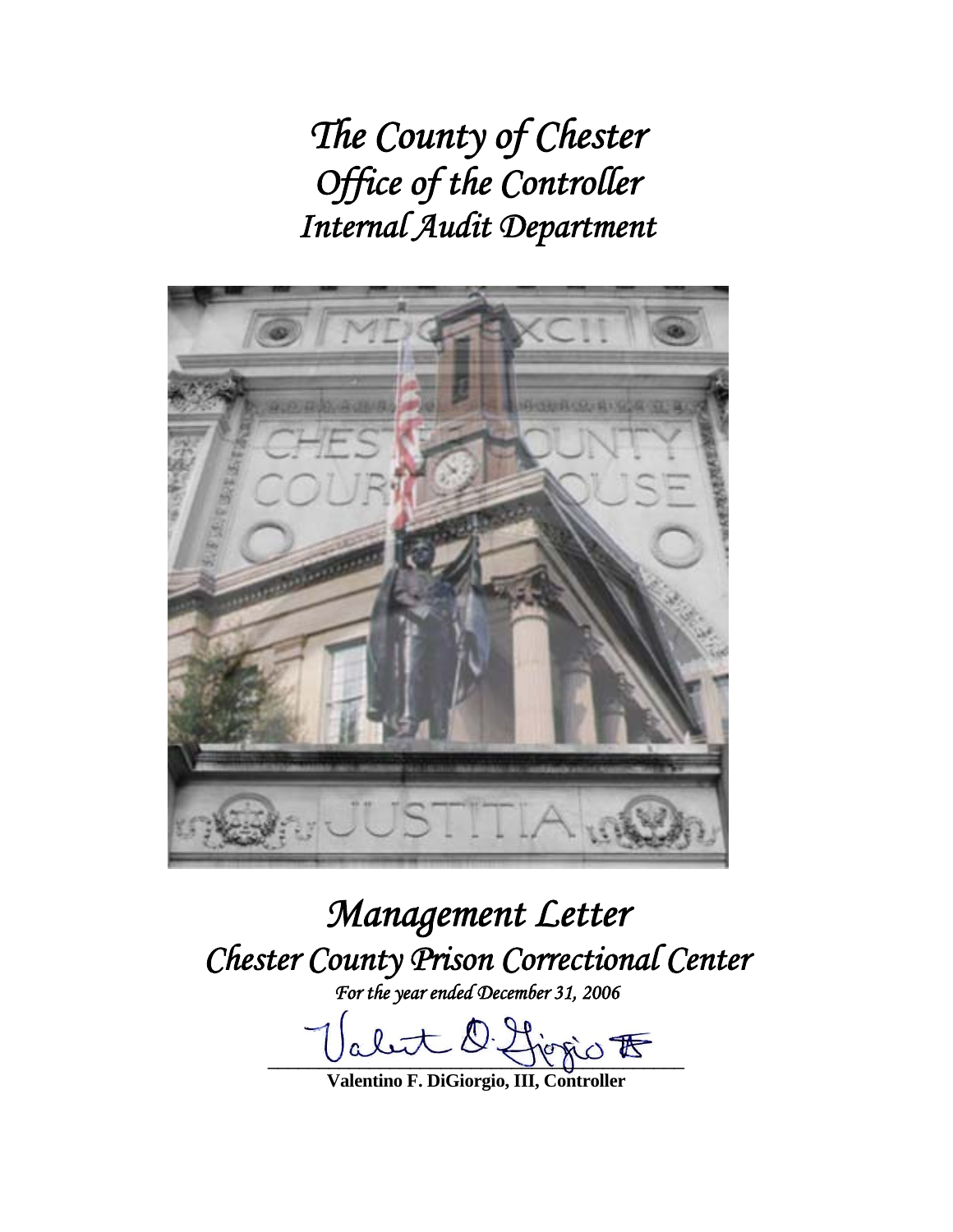# **To: Robert J. Cochlin, Manager Chester County Prison Correctional Center**

# *Introduction*

On June 26, 2007, Internal Audit completed an audit of the *Chester County Prison Correctional Center (Center)* for the year ended December 31, 2006. Gretchen W. Sohn, CIA, was the auditorin-charge and was assisted by one staff auditor and one auditor-in-training. Internal Audit is required by the Pennsylvania County Code to review county offices/departments annually to ensure compliance with policies and procedures and to assess their overall internal control structure. The scope of our audit included a review of the following:

- Cash
- Cash Receipts
- Cash Disbursements
- Voided Transactions
- Inmate Welfare Fund
- Unclaimed Property (Escheats)

### *Executive Summary*

The management and staff of the *Center* are, in all material respects, in compliance with policies and procedures applicable to the maintenance of the *Center's* funds. There were no internal control weaknesses identified. Only one minor finding of non-compliance was noted during this audit and is included within this Management Letter. Our observation and testing revealed a knowledgeable and well trained office staff.

We would like to thank the *Center's* manager and assistant manager for their cooperation and assistance during the course of this audit. We have provided herein a copy of our "Audit Findings" and "Recommendations" for your review and comment.

Please feel free to contact our office at (610) 344-6797 should you have any questions or concerns.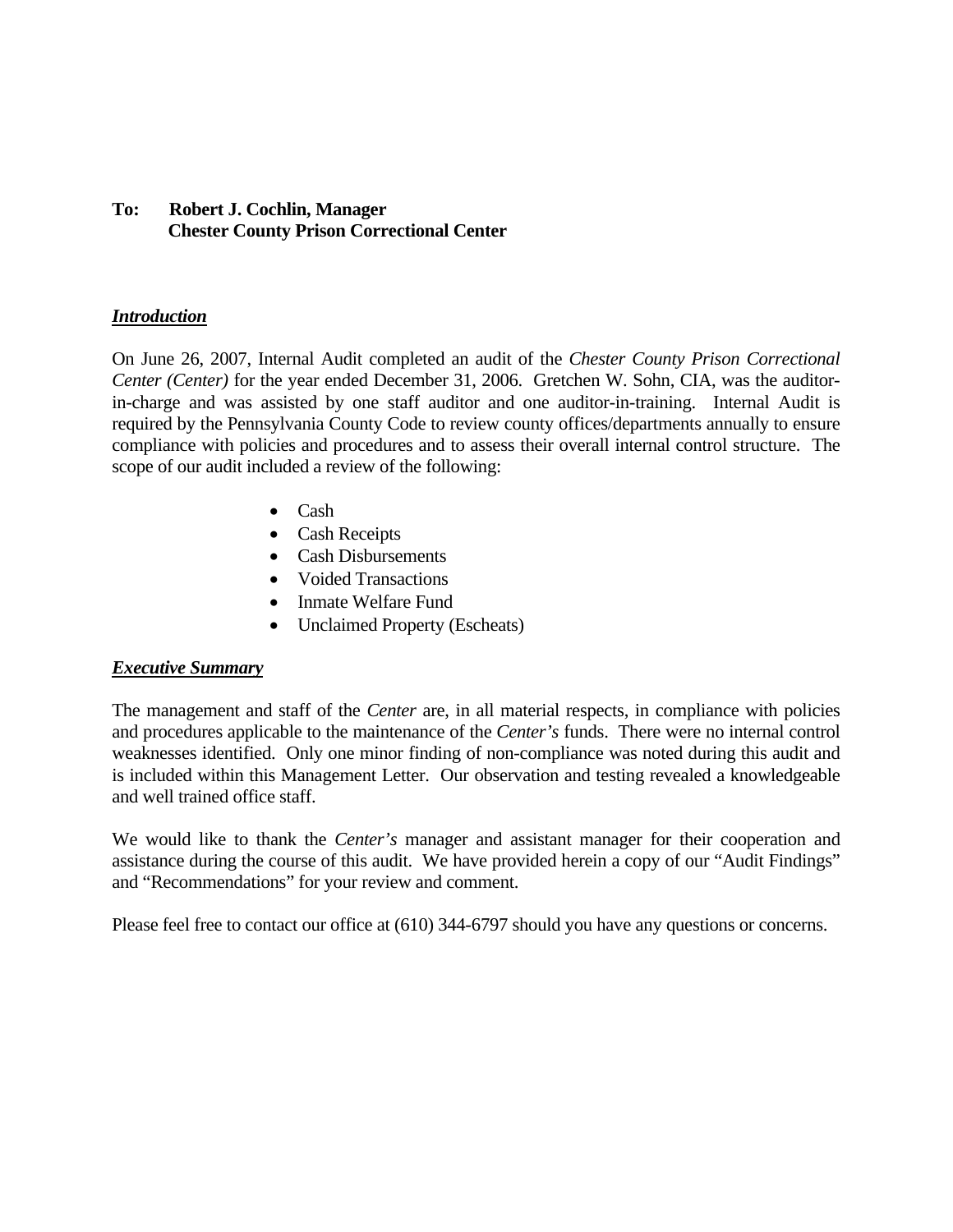### **COUNTY OF CHESTER**

# **CHESTER COUNTY PRISON CORRECTIONAL CENTER**

### **FINDINGS AND RECOMMENDATIONS**

### **FOR THE YEAR ENDED DECEMBER 31, 2006**

# **I. COMPLIANCE WITH POLICIES AND PROCEDURES**

#### Finding 1: Cash Disbursements

Internal Audit noted the following:

• In 1 instance, an allowance request form was not signed by the resident at the time of the request.

#### Recommendation

Internal Audit recommends that management reemphasize to the staff that all allowance request forms must be signed by the resident at the time the request is submitted for approval.

#### Auditee Response

Auditee concurs with the finding and recommendation.